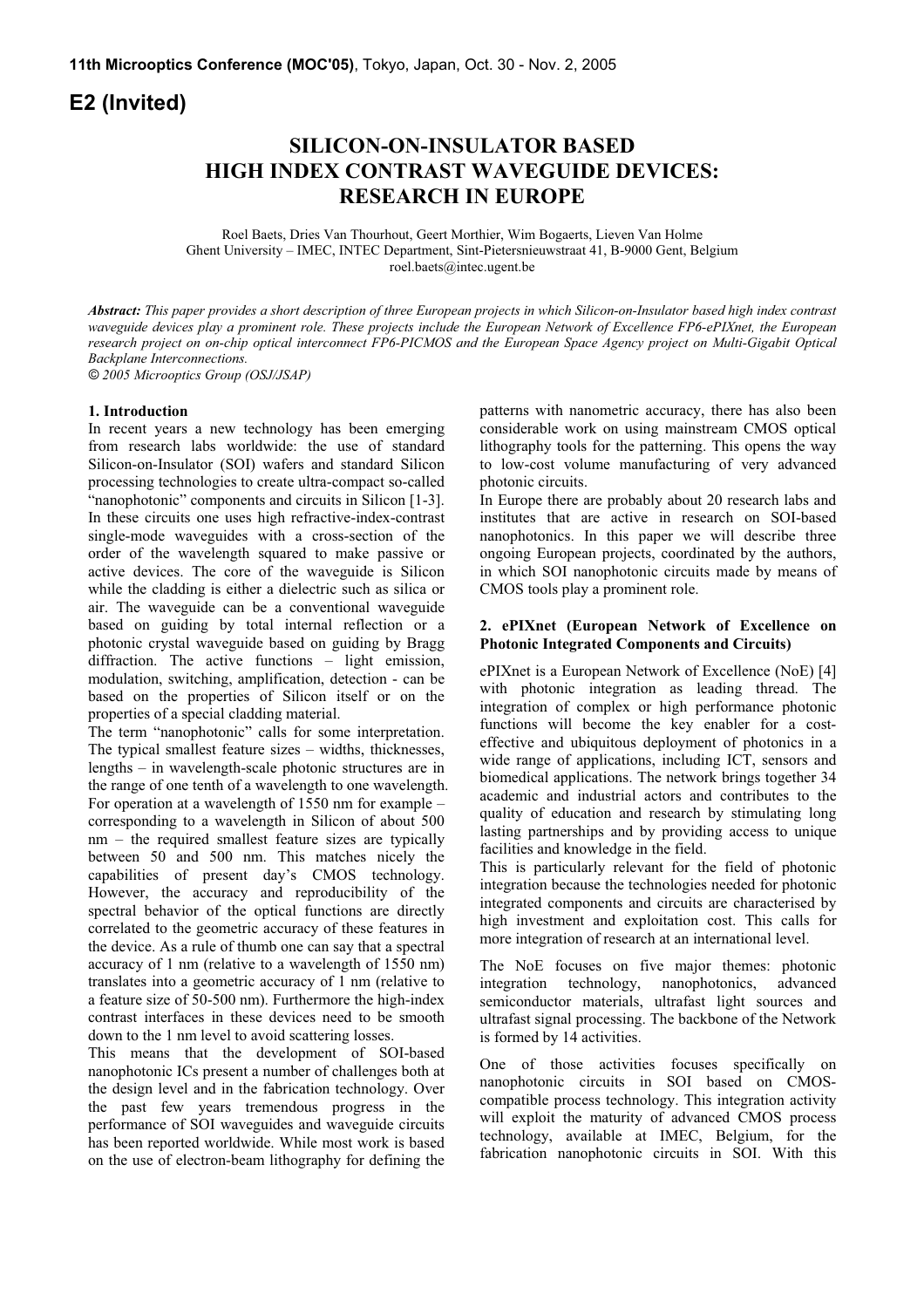technology, we have already demonstrated nanophotonic waveguides with very low propagation losses [1,5]. The partners in this SOI-oriented research activity involve, apart from Ghent University-IMEC, the Technical University of Denmark (COM), CNRS lab IOTA, the University of Twente (MESA), KTH-Stockholm, the University of St Andrews, Glasgow University, the University of Valencia, RWTH Aachen and AMO.

For the pattern definition, deep UV lithography is used. The very high cost of CMOS process technology motivates the approach of sharing access to a single facility and sharing the cost of masks and processing. In the course of the projects, a number of masks are compiled, using contributed designs from a number of partners. These designs are then fabricated together and distributed among the partners for characterisation. A similar collaboration have been carried out in the framework of the now-finished European IST-PICCO project, with successful results [6,7,8].

For the first design-fabrication-measurement cycle within the ePIXnet project, 4 partners contributed designs to the mask. Figure 1 shows an example of a 11<sup>th</sup>-order filter consisting of cascaded Mach-Zehnder interferometers in photonic wire waveguides.



*Figure 1: 11-stage cascaded Mach-Zehnder filter with its pass and drop transmission spectrum.* 

Also, within the same workpackage, similar devices are made at partners' facilities using alternative pattern definition technologies, like e-beam lithography, focused ion beam or nanoimprint lithography. This allows for a direct comparison with deep UV lithography.

### **3. PICMOS (Photonic Interconnect Layer on CMOS by Wafer-scale Integration)**

For future generation electronic circuits a severe bottleneck is expected on the global interconnect level. One of the most promising solutions is the use of an optical interconnect layer. The EU-funded FP6- PICMOS-project will demonstrate the feasibility of adding a photonic interconnect layer on top of silicon electronic ICs [9]. The partners of this project involve Ghent University-IMEC, ST Microelectronics, CEA-LETI, Ecole Centrale de Lyon, TRACIT, NCSR-Demokritos and Technical University of Eindhoven.

This interconnect layer will be fabricated by a combination of wafer bonding and wafer-scale processing steps. It will be planar and will be built from a high-density passive optical wiring circuit in SOI integrated with InP-based sources and detectors using a wafer bonding approach.

The enormous advantage of using sub-micron Silicon wire waveguides for on-chip optical interconnect is the possibility for reaching very high data densities. Because of the strong mode confinement, the centre-tocentre spacing of neighboring waveguides can be smaller than 1.2um. In addition extremely small bending radii can be reached. For a bending radius of 2um, the measured bending loss is smaller than 0.03dB/90° [10]. In the future one could think of using ultra-compact resonators to exploit the possibilities of wavelength demultiplexing and further increase the data density.

The main challenge of the PICMOS-integration approach, which is based on the bonding of suitable III-V-based epi-layers on top of the SOI waveguide circuits and a collective postprocessing step for realizing the sources and detectors, is the design of an efficient coupling structure between the active optoelectronic devices and the SOI-waveguides. Figure 2a shows an electrically connected micro-disk laser to be evanescently coupled to an underlying SOI-waveguide.



*Figure 2: Electrically connected III-V Micro-disk (left) and FP-laser coupled to SOI-taper using polymer overlay (right).*

Figure 2b shows a Fabry-Perot-laser coupled to the SOI waveguide circuits using an intermediate polymer overlay [11]. To facilitate this coupling very narrow (~100nm) SOI-taper tips are required. Normally these are out of reach of standard 248nm DUV lithography. However, we demonstrated such tapers using a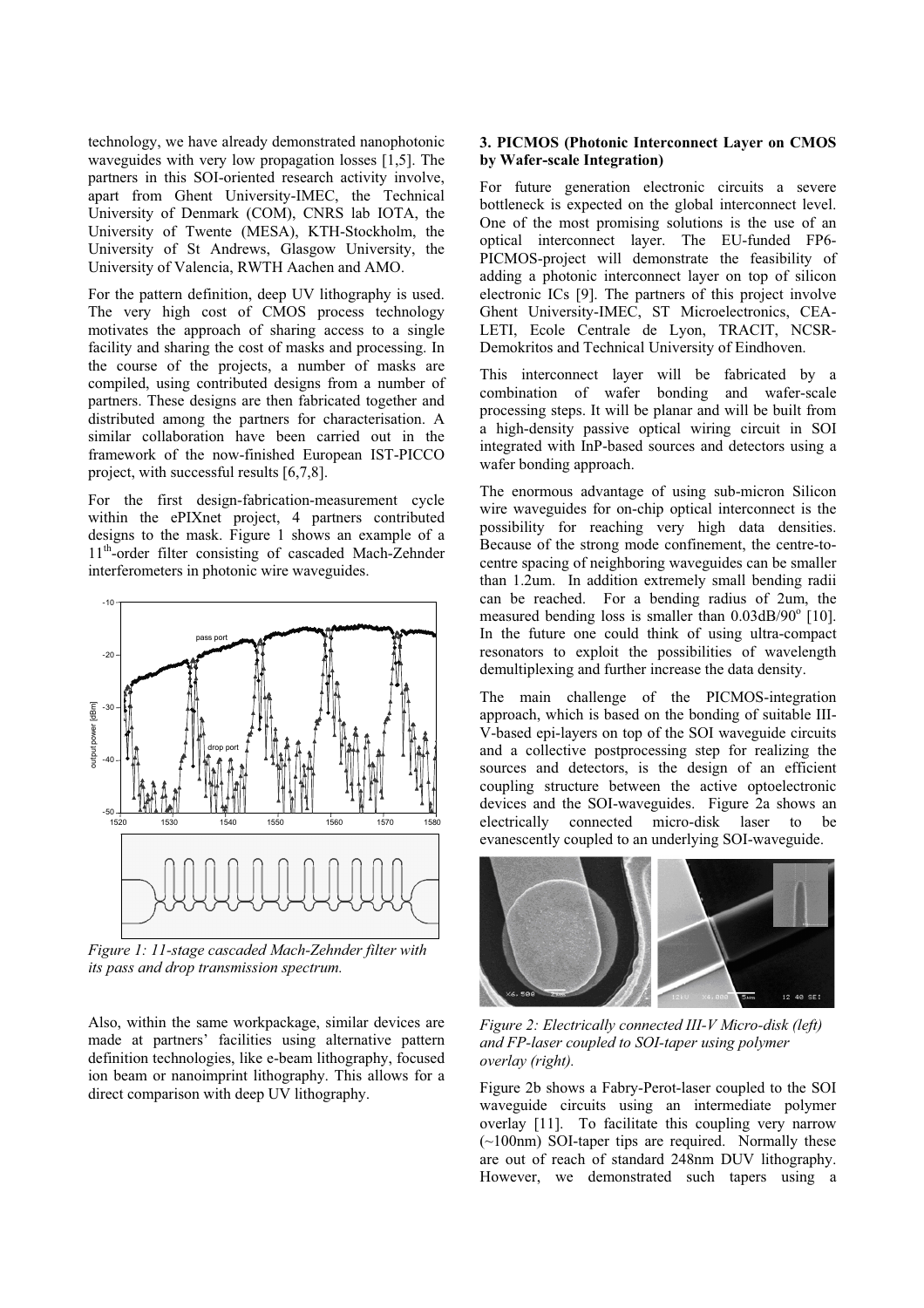combination of resist and hard mask trimming. Also successful low-loss fiber-to-chip couplers using an inverted taper approach were demonstrated using these narrow taper tips. Next to the approaches shown in Figure 2, also grating-based coupling was demonstrated.

#### **4. ESA-project on Multigigabit Optical backplanes**

This project aims at demonstrating a multigigabit optical backplane based on a passive arrayed waveguide grating (AWG) router and wavelength tunable transmitters. The optical backplane is expected to solve the interconnect bottleneck in spacecrafts and satellites which is created by the introduction of high data rate sensors and onboard processing of sensor data. The project is coordinated by Ghent University-IMEC and other partners are Intune Technologies (Dublin) and NCSR-Demokritos (Athens).

A 4x4 AWG in SOI is developed in this project as an alternative to currently available Silica-on-Silicon AWGs. SOI allows much smaller dimensions, and in principle the AWG can be integrated with other passive components such as couplers [12]. This in turn will allow the fabrication of more complicated routers (e.g. also allowing multicasting) in the future. Specifications for the AWGs to be used in the demonstrator included a crosstalk of less than -12 dB and a fibre-to-fibre loss of less than -17 dB.

For the packaging of the SOI AWGs, use has been made of vertical fibre coupling gratings [13]. These are onedimensional shallow gratings, coupling the beam incident from the SM fibre to a broad  $(10 \mu m)$  SOI waveguide and vice versa. Eight couplers on the chip, spaced 250 µm apart, serve as input and output ports. connected themselves to the router structure by tapers. The fibre array connector, with fibres mounted in Vgrooves, is then glued under an angle to the SOI chip and the arrangement is put in a protective housing. A picture of the fibre array glued to the router is shown in Figure 3. The transmission characteristics vs. wavelength at the different output ports are shown in Figure 4 for an input at port 3.

Backplanes for space applications need to comply with extra requirements, e.g. they have to be very robust and able to survive launch conditions. They also have to exhibit radiation hardness. For this reason, the radiation hardness of both the tunable transmitters and of AWGs in various technologies (SoS, SOI, polymer) has also been investigated in the project.



Figure 3: Picture of the fibre array glued to the SOI chip.



Figure 4: Wavelength characteristics of the different output ports for an input at input port 3.

#### **5. Conclusions**

In just a couple of years Silicon-on-Insulator has become a major platform for photonic integrated circuits. This is due to its compatibility with both nanophotonic integration concepts and with the technological capabilities of advanced CMOS technology.

In spite of early attempts to deploy this platform commercially there is still a multitude of very tough research challenges. The necessity of access to advanced CMOS research and prototyping facilities calls for a strong international collaboration approach to address these challenges..